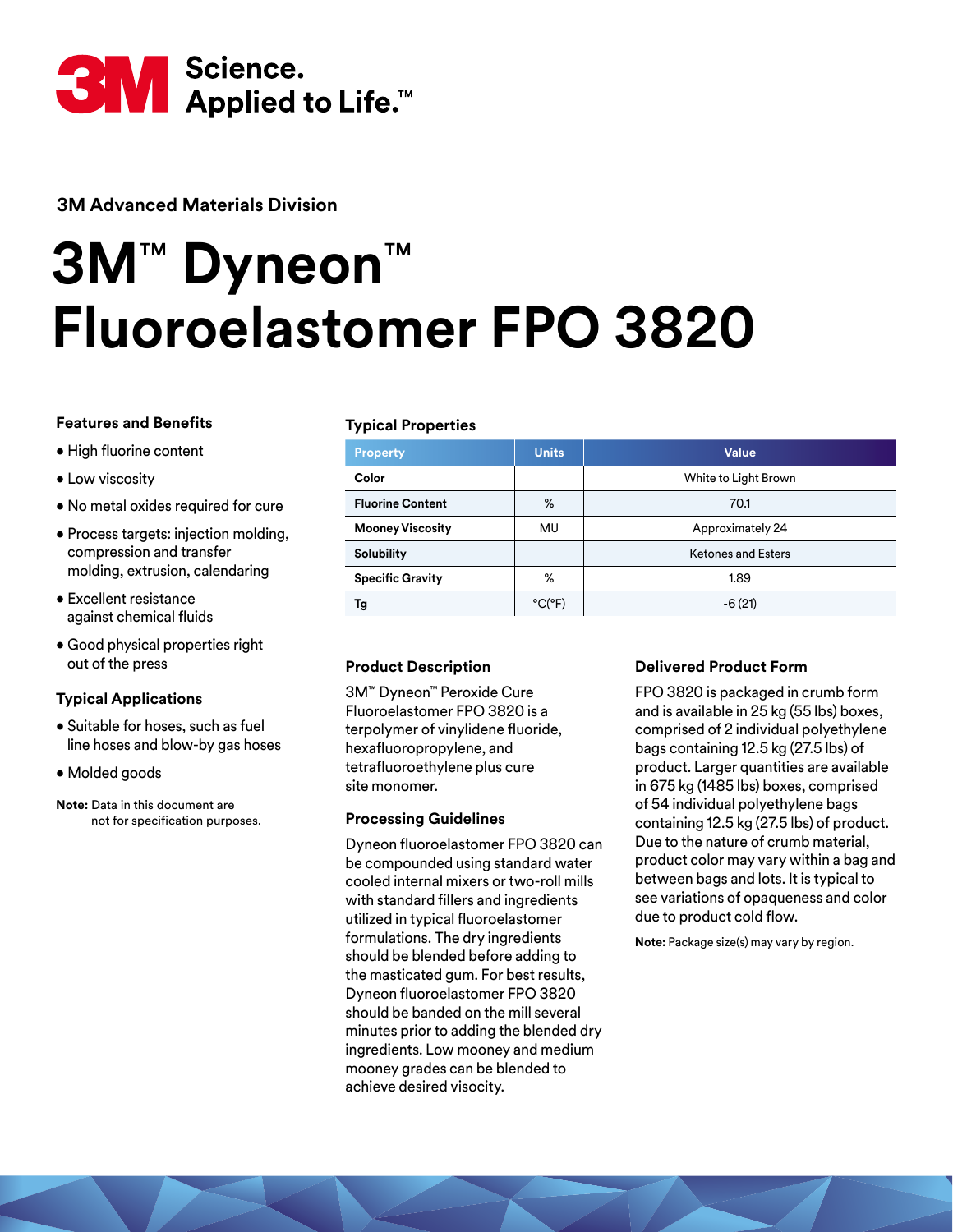#### **ISO Registrations**

All Dyneon fluoroelastomers are manufactured at ISO 9001 and 14001 registered facilities.

#### **Safety/Toxicology**

Follow recommended handling precautions for use of Dyneon fluoroelastomers from 3M. General handling precautions include; (1) Store and use all Dyneon fluoroelastomers only in well-ventilated areas; (2) Do not smoke in areas contaminated with dust from Dyneon fluoroelastomers; (3) Avoid eye contact; (4) After handling Dyneon fluoroelastomers, wash any contacted skin with soap and water.

Potential hazards, including evolution of toxic vapors, do exist during compounding or processing under high-temperature conditions. Before processing Dyneon fluoroelastomers, consult the product Safety Data Sheet (SDS) and follow all label directions and handling precautions. You should also read and follow all directions from other compound ingredient suppliers. Refer to the Dyneon fluoroelastomer safety data sheet for additional safety information.

#### **Typical Properties of Vulcanizate**

| Compound                             | Amount<br>(in parts/100)<br><b>With ZnO</b> | <b>Amount</b><br>(in parts/100)<br><b>Without ZnO</b> |
|--------------------------------------|---------------------------------------------|-------------------------------------------------------|
| 3M™ Dyneon™ Fluoroelastomer FPO 3820 | 100                                         | 100                                                   |
| TAIC®-DLCA (72%)                     | 2.5                                         | 2.5                                                   |
| Varox <sup>®</sup> DBPH-50           | 1.5                                         | 1.5                                                   |
| ZnO                                  | 3                                           | $\Omega$                                              |
| Carbon Black N-990                   | 30                                          | 30                                                    |

#### **Typical Rheological Properties [ASTM D5289] Moving Die Rheometer (MDR) 100 cpm, 0.5° Arc**

**12 Minutes @ 177°C (351°F)**

| <b>Property</b>                          | <b>Units</b>      | <b>With ZnO</b> | <b>Without ZnO</b> |  |
|------------------------------------------|-------------------|-----------------|--------------------|--|
| <b>ML, Minimum Torque</b>                | $dNm$ (in-lb)     | 0.8(0.7)        | 0.8(0.7)           |  |
| MH, Maximum Torque                       | $dNm$ (in- $lb$ ) | 27.9(24.7)      | 27.6 (24.4)        |  |
| ts2, Time to 2 Inch-Ib Rise from Minimum | <b>Minutes</b>    | 0.47            | 0.46               |  |
| t'50, Time to 50% Cure                   | <b>Minutes</b>    | 0.72            | 0.71               |  |
| t'90, Time to 90% Cure                   | <b>Minutes</b>    | 1.34            | 1.35               |  |

#### **Typical Physical Properties [ASTM D412 Method A, Die D] Press Cure 10 Minutes @ 177⁰C (351ºF)**

| <b>Property</b>                        | <b>Units</b> | <b>With ZnO</b> | <b>Without ZnO</b> |  |
|----------------------------------------|--------------|-----------------|--------------------|--|
| Durometer Type A Hardness [ASTM D2240] | Points       | 71              | 70                 |  |
| <b>Tensile</b>                         | MPa (psi)    | 18.0 (2614)     | 17.2 (2497)        |  |
| <b>Elongation at Break</b>             | $\%$         | 258             | 248                |  |
| 100% Modulus                           | MPa (psi)    | 5.4(778)        | 5.0(721)           |  |

#### **Typical Physical Properties [ASTM D412 Method A, Die D] Press Cure 10 Minutes @ 177°C (351°F) Post Cure 4 Hours @ 232°C (450°F)**

| <b>Property</b>                        | <b>Units</b> | <b>With ZnO</b> | <b>Without ZnO</b> |  |
|----------------------------------------|--------------|-----------------|--------------------|--|
| Durometer Type A Hardness [ASTM D2240] | Points       | 71              | 70                 |  |
| Tensile                                | MPa (psi)    | 23.5 (3415)     | 24.3 (3525)        |  |
| Elongation                             | %            | 237             | 234                |  |
| 100% Modulus                           | MPa (psi)    | 6.0(871)        | 5.6(808)           |  |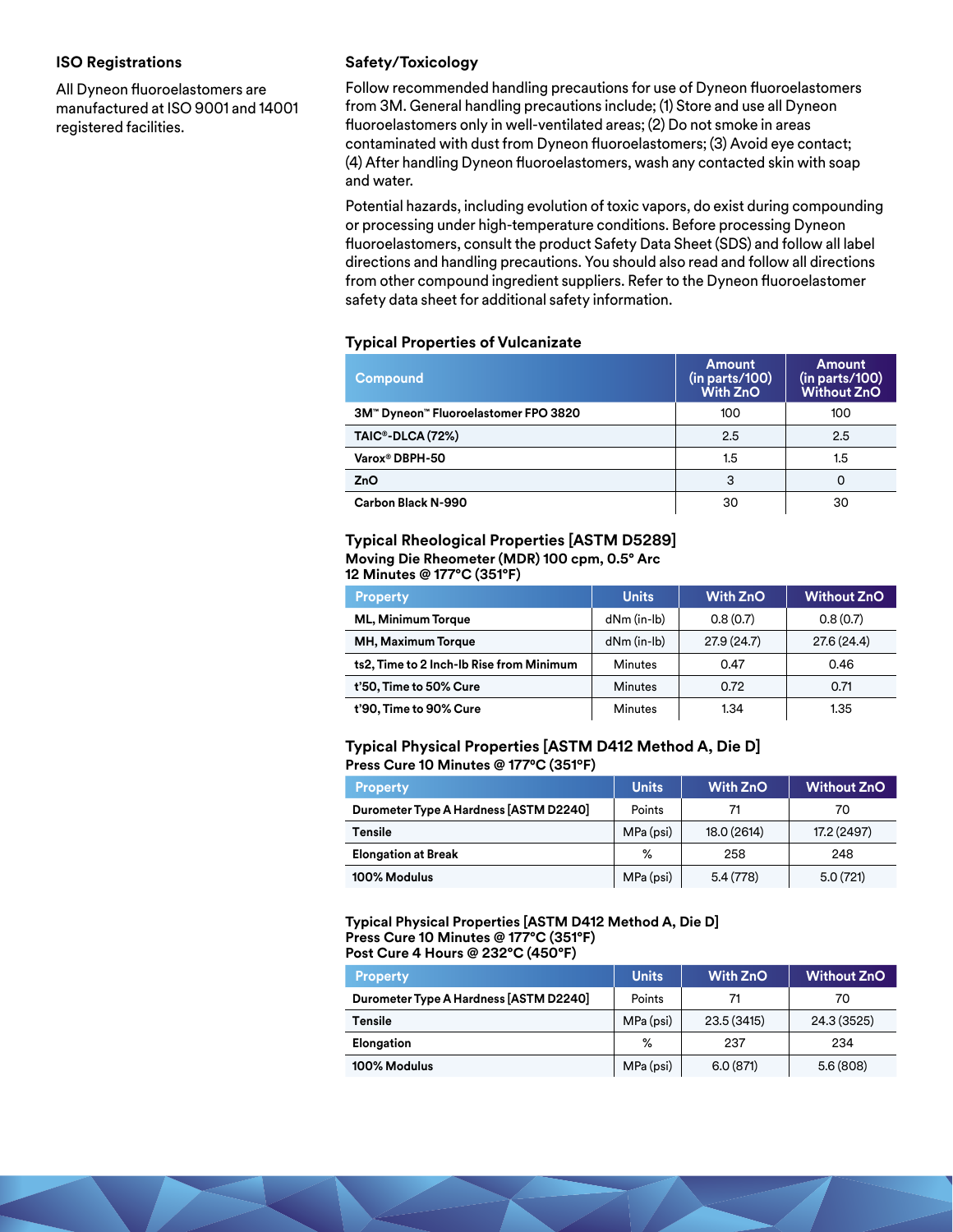#### **Heat Resistance [ASTM D573] Press Cure 10 Minutes @ 177⁰C (351°F) Post Cure 4 Hours @ 232°C (450°F)**

| <b>Property</b>                      | <b>Units</b> | <b>With ZnO</b> | <b>Without ZnO</b> |  |
|--------------------------------------|--------------|-----------------|--------------------|--|
| 70 Hours @ 200°C (392°F)             |              |                 |                    |  |
| <b>Change in Hardness</b>            | Points       | $\Omega$        |                    |  |
| <b>Change in Tensile Strength</b>    | $\%$         |                 | -1                 |  |
| <b>Change in Ultimate Elongation</b> | %            | -1              | -6                 |  |
| 70 Hours @ 232°C (450°F)             |              |                 |                    |  |
| <b>Change in Hardness</b>            | Points       |                 | 0                  |  |
| <b>Change in Tensile Strength</b>    | $\%$         | 0               | $-16$              |  |
| <b>Change in Ultimate Elongation</b> | %            |                 | $-2$               |  |

# **Compression Set Resistance**

**Press Cure 10 Minutes @ 177⁰C (351°F)**

**Post Cure 4 Hours @ 232°C (450°F)**

| <b>Test Conditions</b>                         | Sample Tested   Units   With ZnO   Without ZnO |   |    |    |
|------------------------------------------------|------------------------------------------------|---|----|----|
| 70 Hours @ 200°C (392°F)<br><b>ASTM D1414</b>  | -214 O-ring                                    | ℅ | 26 | 30 |
| 22 Hours @ 150°C (302°F)<br><b>VDA 675 218</b> | $15 \times 2$ mm Disc                          | % | 40 | 41 |

#### **Low Temperature [ASTM D1329]**

|             |                              |                          | With ZnO Without ZnO |
|-------------|------------------------------|--------------------------|----------------------|
| <b>TR10</b> | $^{\circ}$ C ( $^{\circ}$ F) | $\overline{\phantom{0}}$ | $-4.6(23.7)$         |